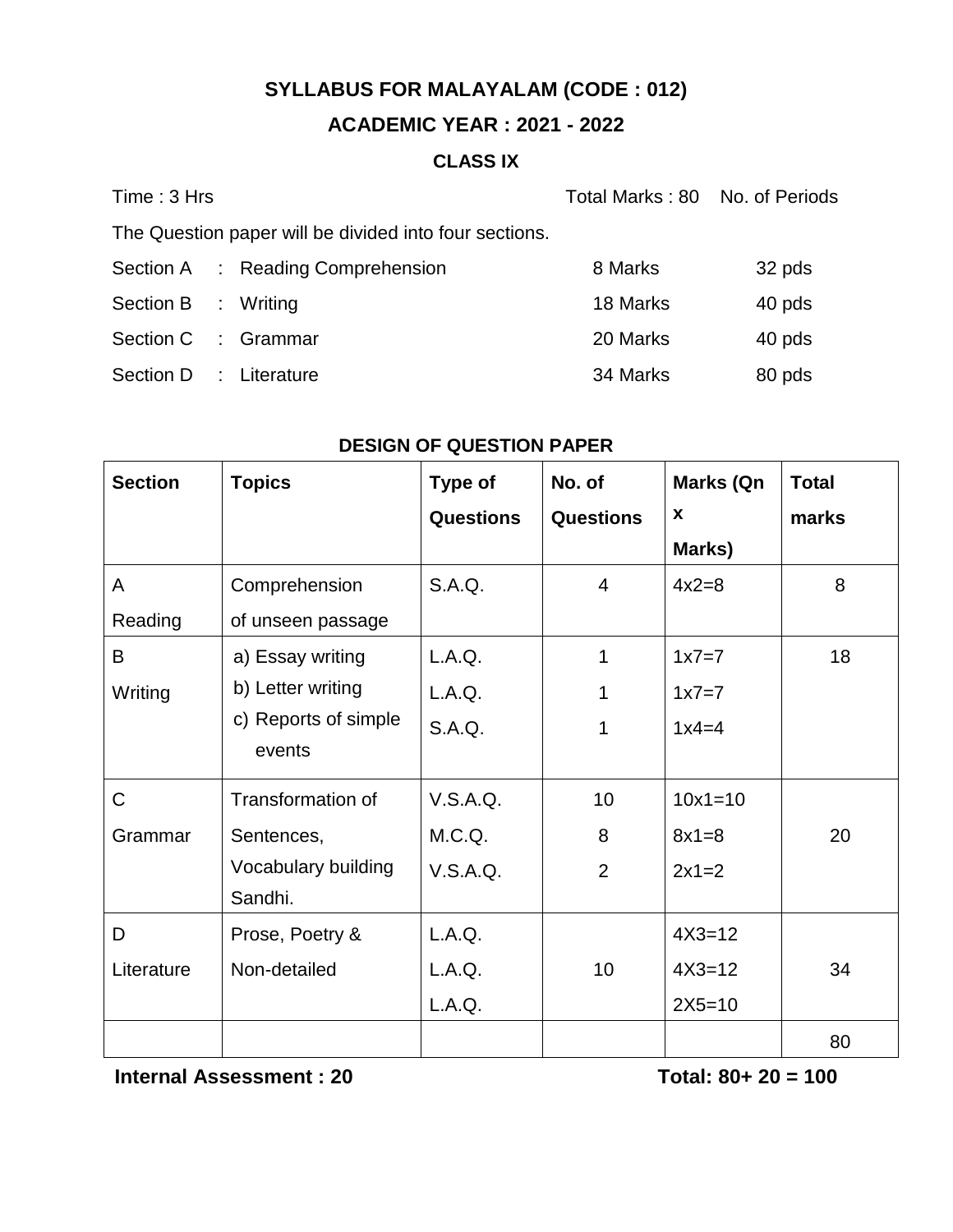## **ACADEMIC YEAR : 2021 - 2022**

### **CLASS IX**

| Time: 3 Hrs                                                                                                                                                                                                       |    |                   |                               | Total Marks: 80 No. of Periods |
|-------------------------------------------------------------------------------------------------------------------------------------------------------------------------------------------------------------------|----|-------------------|-------------------------------|--------------------------------|
| A) Reading Section:                                                                                                                                                                                               |    |                   | 8 Marks                       | 32 pds                         |
| Reading Comprehension of an unseen <b>poetry</b> passage                                                                                                                                                          |    |                   |                               |                                |
| <b>B) Writing Section:</b>                                                                                                                                                                                        |    |                   | 18 Marks                      | 40 pds                         |
| 1. Essay Writing (topics related to social issues, family and school life)                                                                                                                                        |    |                   |                               |                                |
| 2. Letter writing (applications, letter to the editor of a Newspaper,                                                                                                                                             |    |                   |                               |                                |
| <b>Commercial Correspondence)</b>                                                                                                                                                                                 |    |                   |                               |                                |
| 3. Reporting of simple events for Newspaper                                                                                                                                                                       |    |                   |                               |                                |
| C) Grammar Section:                                                                                                                                                                                               |    |                   | 20 Marks                      | 40 pds                         |
| 1. Transformation of sentences (based on the text book)                                                                                                                                                           |    |                   |                               |                                |
| Active Passive, Simple, Compound Affirmative-Negative and Correction of<br>Sentences only.                                                                                                                        |    |                   |                               |                                |
| 2. Vocabulary Building                                                                                                                                                                                            |    |                   |                               |                                |
| 3. Sandhi                                                                                                                                                                                                         |    |                   |                               |                                |
| While giving the knowledge of formal grammar, emphasis should be laid on its<br>functional / applied aspect so as to promote good understanding of the language and to<br>promote appropriate linguistics skills. |    |                   |                               |                                |
| D) Literature Section -- Prose and Poetry :                                                                                                                                                                       |    |                   | 34 Marks                      | 80 pds                         |
| PRESCRIBED BOOK : KERALA PADAVALI MALAYALAM AND ADISTHANA<br><b>PADAVALI</b>                                                                                                                                      |    |                   |                               |                                |
| MALAYALAM STD-IX EDITION 2019 Published by Department of Education, Govt. of<br>Kerala (SCERT)                                                                                                                    |    |                   |                               |                                |
| Poetry: 05 Lessons - 05 Questions from Poem (Annotations & Short questions, Out of<br>05 Questions, 04 Questions should be attended)                                                                              |    |                   |                               |                                |
| 1. VISHWAM DEEPAMAYAM                                                                                                                                                                                             |    |                   | ULLOOR S PARAMESWARA IYER     |                                |
| 2. KAALAKAL                                                                                                                                                                                                       | -- |                   | P. BHASKARAN                  |                                |
| 3. AMBADIYILEKKU                                                                                                                                                                                                  | -- | <b>CHERUSSERY</b> |                               |                                |
| 4. ATHE PRARTHANA                                                                                                                                                                                                 | -- |                   | <b>EDASSERY GOVINDAN NAIR</b> |                                |
| 5. SAPHALAMEEE YAATHRA                                                                                                                                                                                            | −− | N N KAKKAD        |                               |                                |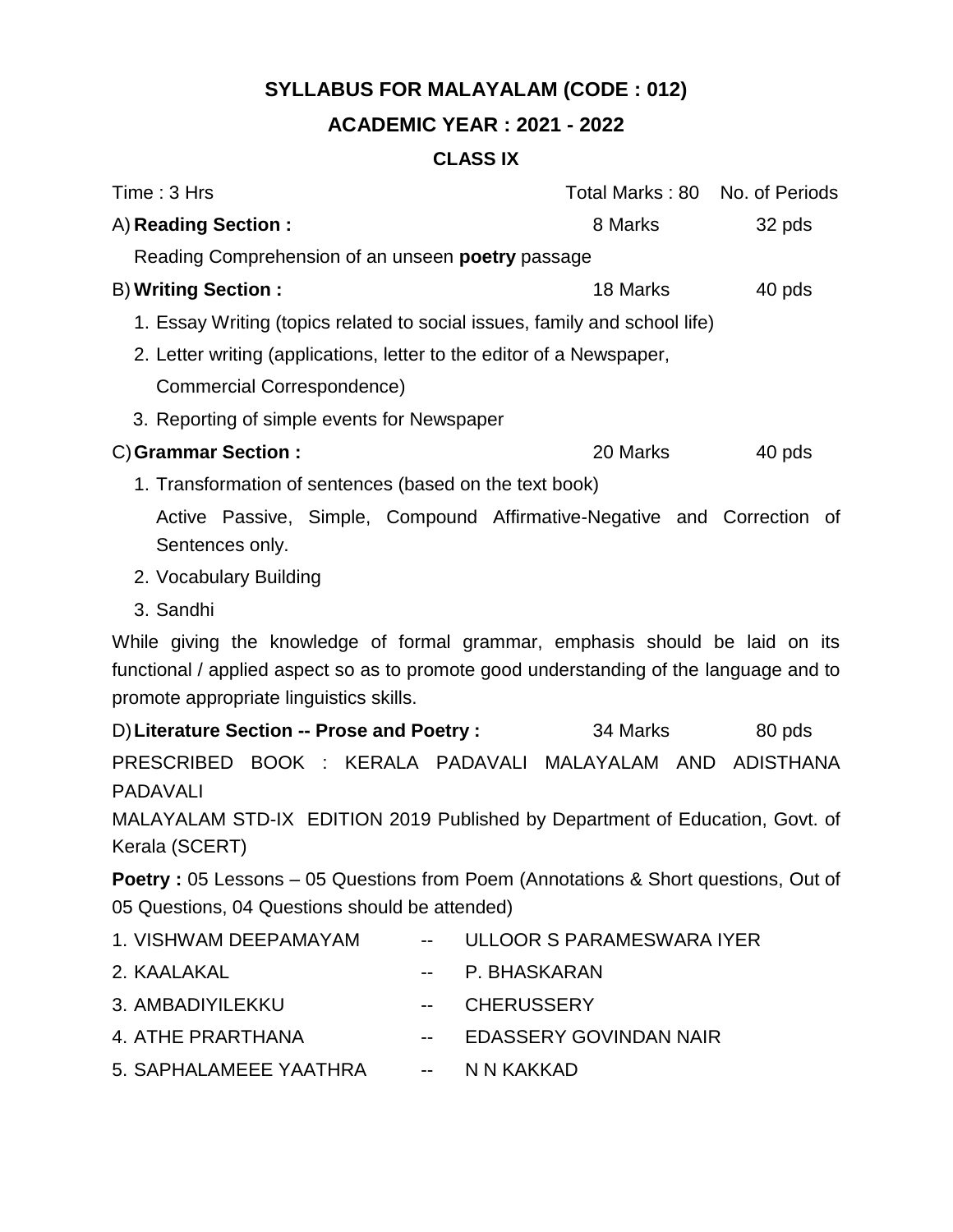**Prose :** 05 Lessons – 05 Questions from poem (Annotations & Short questions, Out of 05 Questions, 04 Questions should be attended)

- 1. VELLACHATTATHINTE IDIMUZHAKKAM -- ZACHARIA
- 2. RANDU TAXIKKAR -- NITHYA CHAITHANYA YATHI
- 3. AARBADATHIL NINNU LALITHYTHILEKKU -- M N VIJAYAN
- 4. BUDDHANTE UPADESHAM -- JAWAHARLAL NEHRU
- 5. KODIYETTAM -- ADOOR GOPALAKRISHNAN
- -

**Non-detailed** : Out of 04 Questions from the Textbook, 02 Questions should be attended.

PRESCRIBED BOOK : THEJASWI AYA VAGMI (Life history of Swami Vivekananda) Published by - H & C Publishing House, High Road Thrissur 660 001, Kerala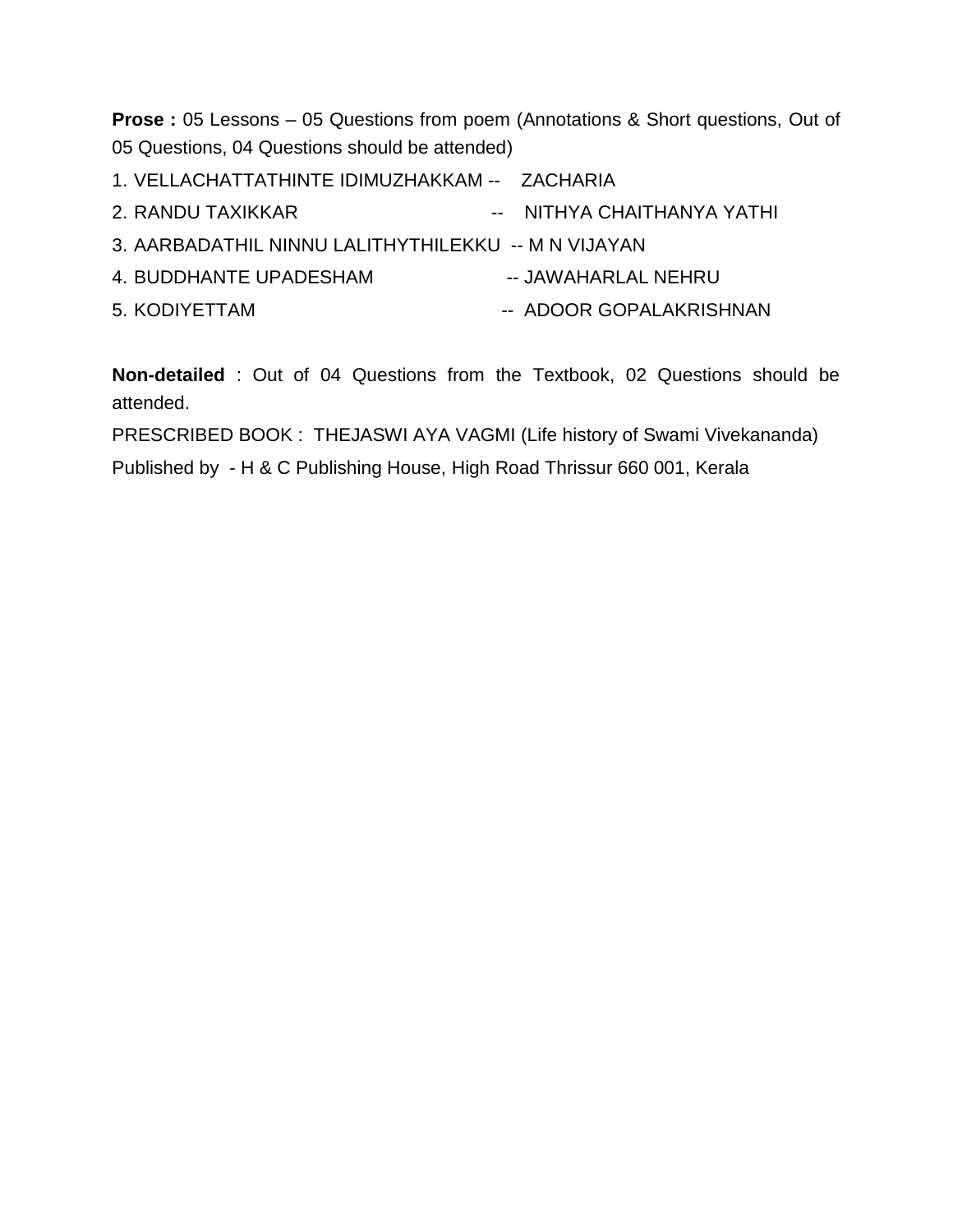## **ACADEMIC YEAR : 2021 - 2022**

### **CLASS X**

| Time: 3 Hrs         |                                                                | Total Marks: 80 No. of Periods |        |
|---------------------|----------------------------------------------------------------|--------------------------------|--------|
|                     | The Question Paper will be divided into four sections.         |                                |        |
|                     | Section A : Reading Comprehension                              | 8 Marks                        | 32 pds |
| Section B : Writing |                                                                | 18 Marks                       | 40 pds |
| Section C : Grammar |                                                                | 20 Marks                       | 40 pds |
|                     | Section D : Literature (Prose, Poetry & Non-detailed) 34 Marks |                                | 80 pds |

| <b>Section</b> | <b>Topics</b>            | Type of          | No. of           | Marks (Qn   | <b>Total</b> |
|----------------|--------------------------|------------------|------------------|-------------|--------------|
|                |                          | <b>Questions</b> | <b>Questions</b> | X           | marks        |
|                |                          |                  |                  | Marks)      |              |
| A              | Comprehension            | S.A.Q.           | $\overline{4}$   | $4x2=8$     | 8            |
| Reading        | of unseen passage        |                  |                  |             |              |
| B              | a) Essay writing         | L.A.Q.           | 1                | $1x7=7$     | 18           |
| Writing        | b) Letter writing        | L.A.Q.           | 1                | $1x7=7$     |              |
|                | c) Reporting of simple   | S.A.Q.           | 1                | $1x4=4$     |              |
|                | events for               |                  |                  |             |              |
|                | Newspaper                |                  |                  |             |              |
| $\mathsf C$    | <b>Transformation of</b> | V.S.A.Q.         | 14               | $14x1 = 14$ |              |
| Grammar        | Sentences, Sandhi &      |                  |                  |             | 20           |
|                | Samasam                  |                  |                  |             |              |
|                | Vocabulary building      | M.C.Q.           | 6                | $6x1=6$     |              |
| D              | Prose, Poetry &          | L.A.Q.           |                  | $4X3 = 12$  |              |
| Literature     | Non-detailed             | L.A.Q.           | 10               | $4X3 = 12$  | 34           |
|                |                          | L.A.Q.           |                  | $2X5 = 10$  |              |
|                |                          |                  |                  |             | 80           |

### **DESIGN OF QUESTION PAPER**

**Internal Assessment : 20** Total: 80+ 20 = 100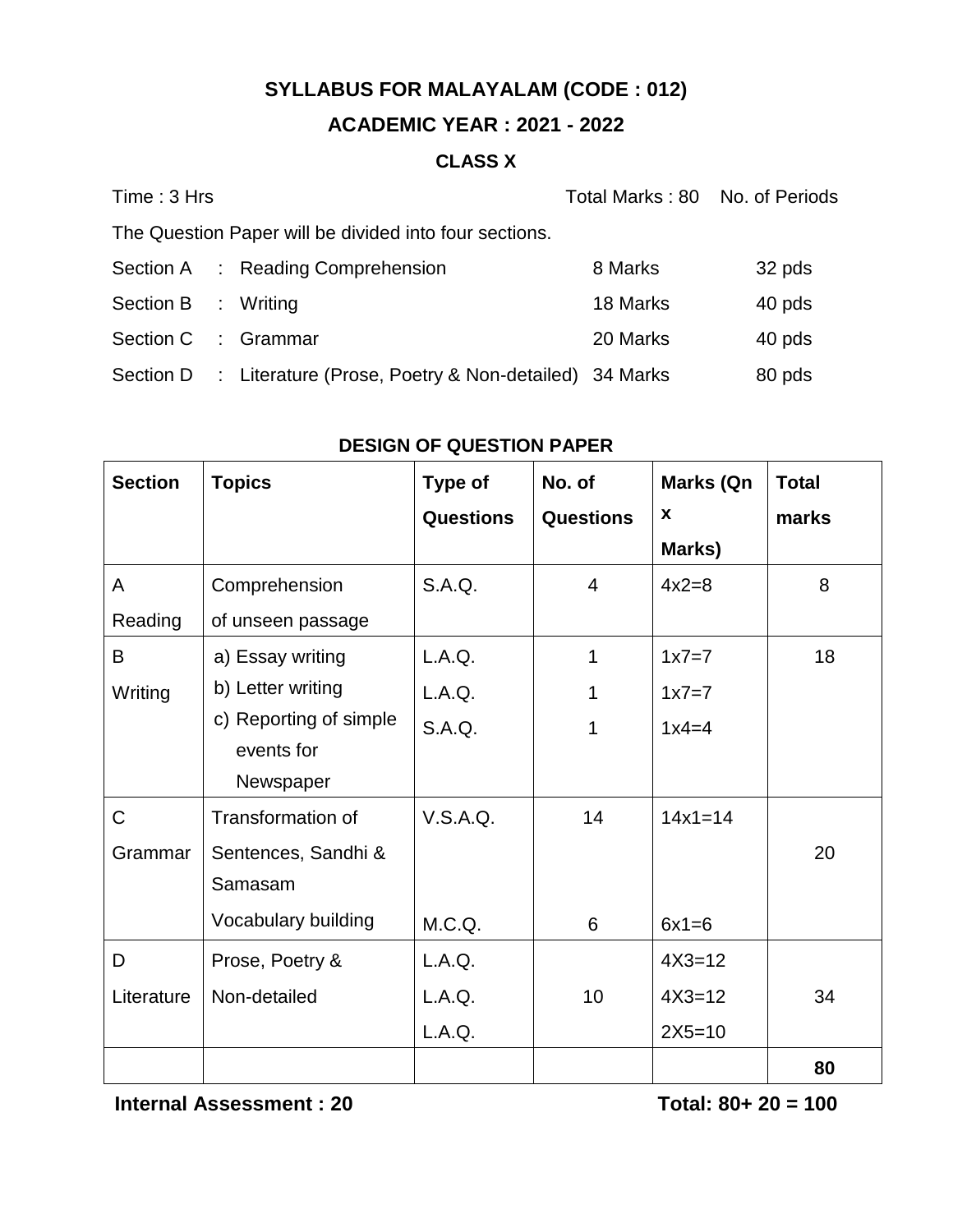## **ACADEMIC YEAR : 2021 - 2022**

## **CLASS X**

| Time: 3 Hrs                                                                                                                                                                                                       |       |             |                                    |        | Total Marks: 80 No. of Periods |
|-------------------------------------------------------------------------------------------------------------------------------------------------------------------------------------------------------------------|-------|-------------|------------------------------------|--------|--------------------------------|
| A) Reading Section:                                                                                                                                                                                               |       | 8 Marks     |                                    | 32 pds |                                |
| Reading Comprehension of an unseen prose passage                                                                                                                                                                  |       |             |                                    |        |                                |
| B) Writing Section:<br>18 Marks                                                                                                                                                                                   |       |             |                                    |        | 40 pds                         |
| 1. Essay Writing (topics related to social issues, family and school life)                                                                                                                                        |       |             |                                    |        |                                |
| 2. Letter writing (applications, letter to the editor of a Newspaper,                                                                                                                                             |       |             |                                    |        |                                |
| <b>Commercial Correspondence)</b>                                                                                                                                                                                 |       |             |                                    |        |                                |
| 3. Reporting of simple events for Newspaper                                                                                                                                                                       |       |             |                                    |        |                                |
| C) Grammar Section:                                                                                                                                                                                               |       |             | 20 Marks                           |        | 40 pds                         |
| 1. Transformation of Sentences (based on the text book)                                                                                                                                                           |       |             |                                    |        |                                |
| Active Passive, Simple, Compound Affirmative-Negative and Correction of<br>Sentences only.                                                                                                                        |       |             |                                    |        |                                |
| 2. Vocabulary building                                                                                                                                                                                            |       |             |                                    |        |                                |
| 3. Sandhi and Samasam                                                                                                                                                                                             |       |             |                                    |        |                                |
| While giving the knowledge of formal grammar, emphasis should be laid on its<br>functional / applied aspect so as to promote good understanding of the language and to<br>promote appropriate linguistics skills. |       |             |                                    |        |                                |
| D) Literature Section -- Prose and Poetry :                                                                                                                                                                       |       |             | 34 Marks                           |        | 80 pds                         |
| PRESCRIBED BOOK : KERALA PADAVALI MALAYALAM AND ADISTHANA<br><b>PADAVALI</b>                                                                                                                                      |       |             |                                    |        |                                |
| MALAYALAM STD-X EDITION 2019 Published by Department of Education, Govt. of<br>Kerala (SCERT)                                                                                                                     |       |             |                                    |        |                                |
| Poetry: 05 Lessons - 05 Questions from poem (Annotations & Short questions, Out of                                                                                                                                |       |             |                                    |        |                                |
| 05 Questions, 04 questions should be attended)                                                                                                                                                                    |       |             |                                    |        |                                |
| 1. LAKSHMANA SANTHWANAM                                                                                                                                                                                           |       |             | <b>EZHUTHACHAN</b>                 |        |                                |
| 2. PRIYADARSHANAM                                                                                                                                                                                                 | $- -$ |             | N KUMARANASHAN                     |        |                                |
| 3. AMMATHOTTIL                                                                                                                                                                                                    | --    |             | RAFEEQ AHAMED                      |        |                                |
| 4. ONAMUTTATHU                                                                                                                                                                                                    | --    |             | <b>VYILOPPILLI SREEDHARA MENON</b> |        |                                |
| 5. MICHALANCHALO - MAPPU                                                                                                                                                                                          | --    | O N V KURUP |                                    |        |                                |